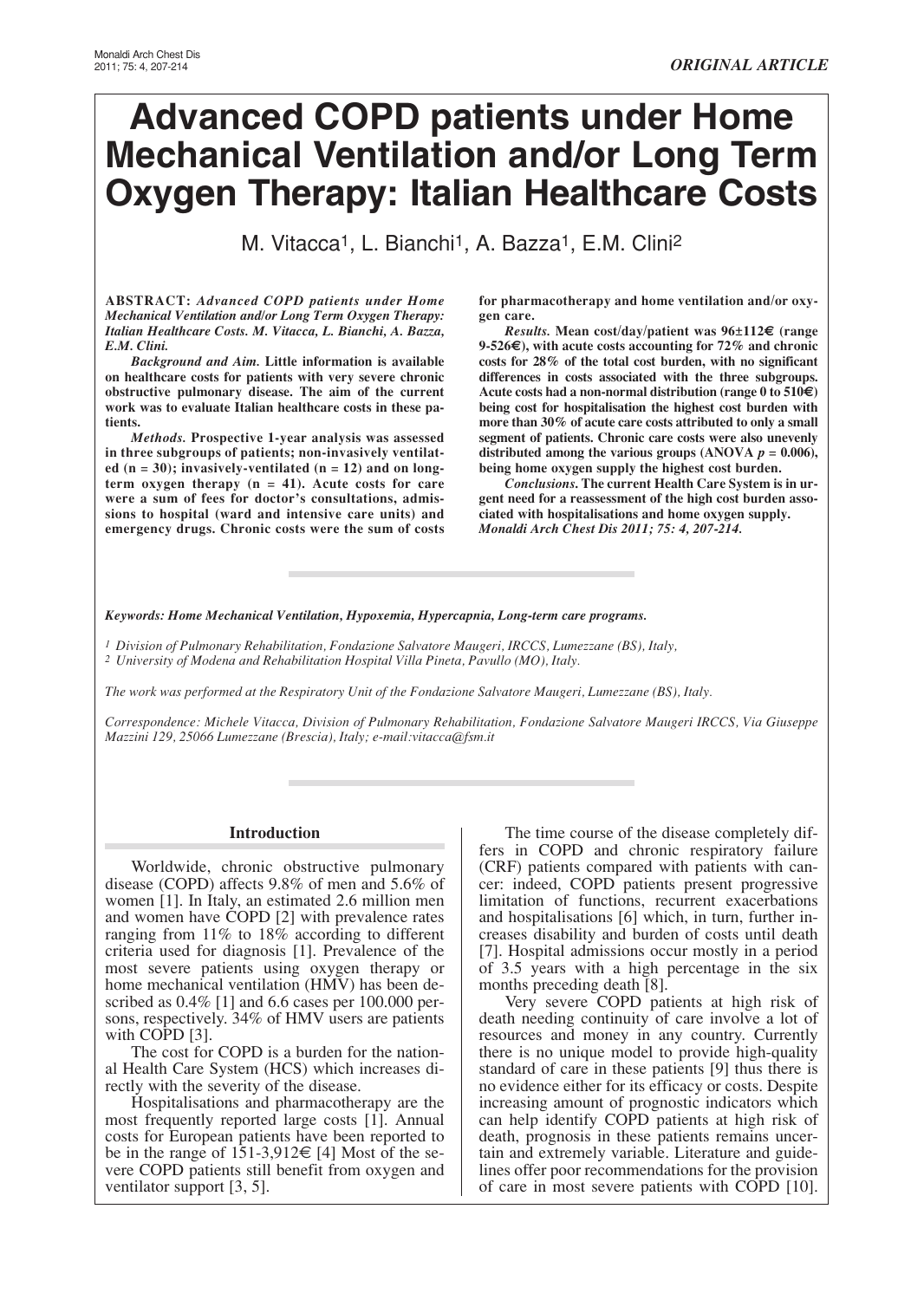Otherwise, the policy focus on identifying a time point for transition to case management care has little resonance for people with very severe COPD [11]. Careful assessment of possible supportive and advanced care needs should be triggered at key disease milestones along a lifetime journey with COPD, in particular after hospital admission for an exacerbation [11]. The current study was aimed at prospectively reporting a 1-year costs analysis for Italian HCS in a subgroup of very severe COPD patients on HMV and/or long-term oxygen therapy (LTOT).

### **Methods**

## *Patients Population*

All hypoxemic (less than 60 mmHg) and hypercapnic (more than 45 mmHg) COPD patients with clinical prescription for HMV [delivered either invasively (IMV) or non-invasively (NIMV)] and/or LTOT discharged from the Respiratory Department of Fondazione Salvatore Maugeri IRCCS, Lumezzane (Italy) in the period between May 2004 and March 2007 were considered. Very severe COPD was defined when a patient presented at least two of the following criteria, according to [12]:

- forced expiratory volume at first second (FEV<sub>1</sub>) predicted <30% prd,
- oxygen dependence,
- one or more hospitalisations in the year preceding the study,
- left heart failure or other co-morbidities,
- weight loss in the last 6 months or chronic cachexia,
- decreased functional status,
- increasing dependence during activities of daily life,
- 70 years old.

The study was conducted in accordance with the Declaration of Helsinki. Our Ethics Committee approved the protocol. All patients signed the informed consent.

# *Clinical Evaluation*

Anthropometric and functional data were recorded for all patients at baseline. Pre-morbidity Life Style (PLS) score (from  $0 =$  employed with maximal level of autonomy to  $4 =$  bedridden), lung volumes, arterial blood gases and number of self reported co-morbidities [13] were also assessed. Mortality rate, number of exacerbations requiring use of antibiotics and/or oral steroids, number of admissions to hospital, intensive care unit (ICU), and emergency room (ER), number of urgent calls to the general practitioner (GP) were also recorded during the 1-year follow-up period. The long-term care programme consisted in: discussion of preferences for life sustaining treatments, holistic care with prescription of home devices and reconditioning activity to alleviate fatigue and improve quality of life (QoL), activation of community health services, help for caregiver burden and 3

months outpatient visits in a dedicated office; unstructured contacts by phone were possible when requested by patient or caregiver.

# *Costs Analysis for the Health Care System*

- 1. acute costs (AC) expressed as unitary reimbursement (UR) by the national Diagnosis-Related-Group per single performance related to acute events such as urgent GP consultations  $(30\epsilon)$ , ER visits  $(62\epsilon)$ , medical wards admissions (4.000€), ICU admissions for MV use >96 h and with (66.661€) or without (10.113€) tracheostomy operation need. Final costs were computed by multiplying the number of events (stays or activities) for the cost per prescription as referred above;
- 2. chronic costs (CC) expressed as UR for home care computed as daily cost related to LTOT  $(0,006\epsilon)$  per liter of oxygen), NIMV rent  $(3.93\epsilon/day)$  and IMV rent  $(12.5\epsilon/day)$ . Final costs were computed by multiplying the number of prescriptions (litres of oxygen/day and days of rent) for the cost per unit as referred above.

Single drug piece cost was derived from the current marketed costs; final costs (both for acute exacerbations and for usual chronic therapy) were computed by multiplying the number of inhalers used for the unitary cost/piece. Chronic personnel costs due to nurse home care were not computed because only 15 out 83 (18.1%) received episodic home interventions while none received rehabilitative admissions.

# *Statistical Analysis*

Statistical analysis was performed using package SPSS software (release 12.0. SPSS, Chicago, Il). Descriptive data is expressed as mean, standard deviation (SD) or standard error of mean (SEM), range or percentages where appropriate. One-way analysis of variance (ANOVA) for multiple comparisons with Bonferroni's correction was applied to assess group differences for all variables. The assumption for the equality of variances for the groups was tested by means of the Levene test for homogeneity of variances. In cases of inequality of the variances of dependent variable, the Welch and Brown-Forsythe statistics were used as alternatives to the F test. An unpaired two-tailed *t*-test was used to assess differences in variables between NIMV and IMV patients. A  $p$ -value <0.05 was considered statistically significant.

# **Results**

# *Patients' Population*

83 (51%) out of 163 discharged patients with COPD and Chronic Respiratory Failure (CRF) met inclusion criteria and were enrolled. The mean follow-up was 10±3.4 months due to 23 patients (7, 4 and 12 for NIV, IMV and LTOT respectively) who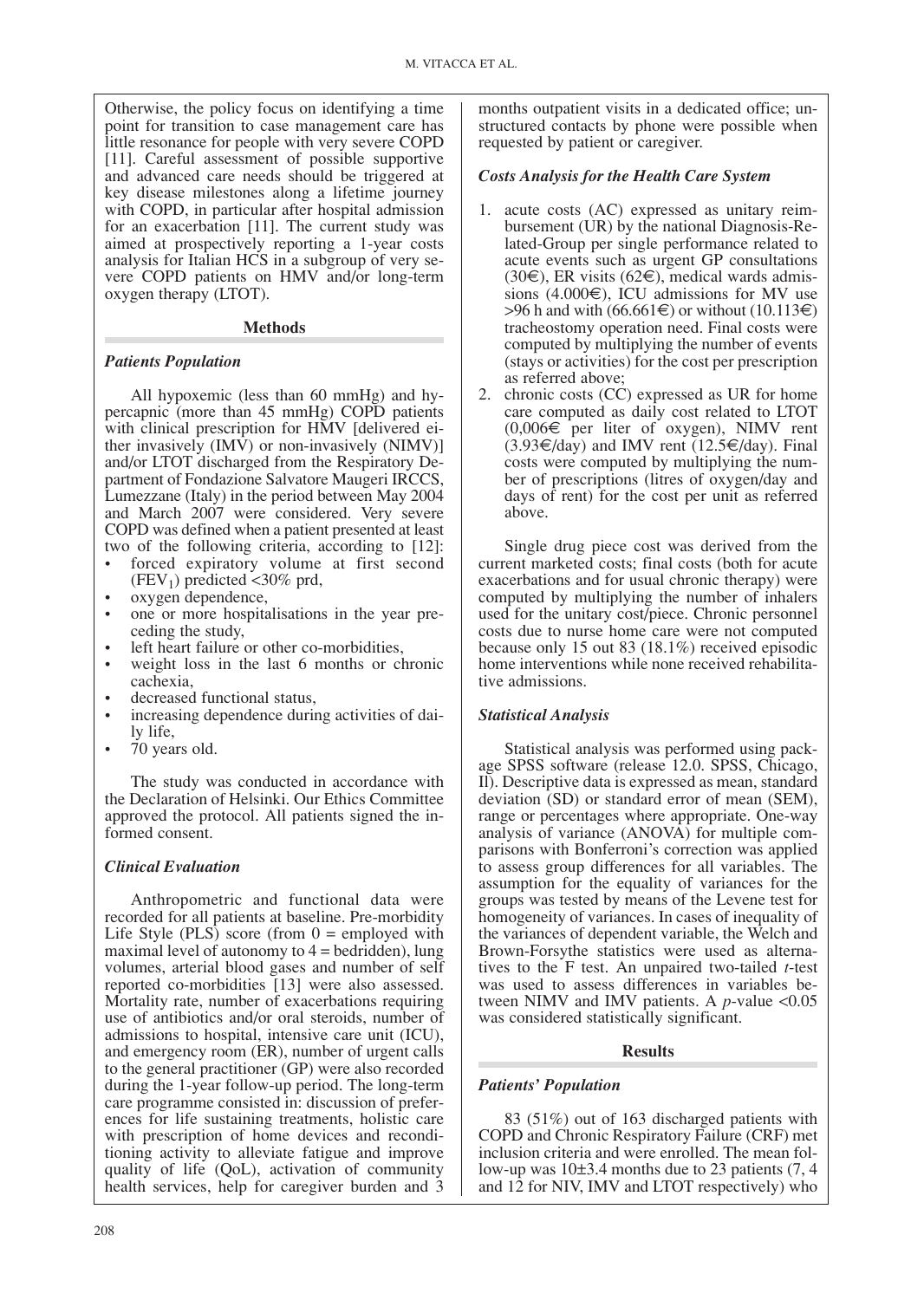died before the first year of observation. The causes of death did not differ among groups: cardiovascular reasons in the 52%, sepsis in 30% and end stage respiratory causes in the remaining 18% of the cases.

Table 1 shows the anthropometric, clinical and functional data of the study population. All patients were in severe stages of COPD and had global CRF and respiratory muscles impairment. They showed severe disability as shown by the PLS, MRC scores and number of self-reported comorbidities. The majority of them were on LTOT since >4 years. Study population was divided into 3 groups according to the type of home treatments:

- 1) NIMV = 30 patients  $(36.1\%)$ ,
- 2) IMV = 12 patients (14.5%), and
- 3) spontaneously breathing on LTOT = 41 patients (49.4%).

Years of LTOT, hospitalisations/year, previous ICU admissions, age, level of  $FEV<sub>1</sub>$  and dependency were different among groups. Clinical outcomes are detailed in table 2.

#### *Causes for Hospital Admissions*

As shown in table 1 total number of co-morbidities and in particular cardiovascular ones were not different among groups. 85% of hospital admissions were due to primary respiratory causes (relapses of COPD, pneumonia and pulmonary embolism in 50%, 30% and 20% of the cases). The remaining admissions were computed to cardiovascular reasons. No differences were found for causes of admission among the three groups of patients.

| Table 1. - Characteristics of Patients' Population |  |  |  |  |
|----------------------------------------------------|--|--|--|--|
|----------------------------------------------------|--|--|--|--|

|                                                                | <b>NIMV</b>     | <b>IMV</b>      | <b>LTOT</b>     | <b>ANOVA</b><br>$\boldsymbol{p}$ |
|----------------------------------------------------------------|-----------------|-----------------|-----------------|----------------------------------|
| Patient Number (%)                                             | 30(36.1)        | 12(14.5)        | 41 (49.4)       | ns                               |
| Age, y                                                         | 67±10           | 72±6            | $73\pm8$        | 0.027                            |
| Males, n                                                       | 19              | 8               | 34              | ns                               |
| Ex smokers, n                                                  | 23              | 6               | 29              | ns                               |
| Current smokers, n                                             | $\overline{7}$  | $\overline{0}$  | 5               | ns                               |
| Patients with BMI <24 ( $\text{kg/m}^2$ ), n                   | 13              | 10              | 11              | ns                               |
| Hospitalizations/year, n                                       | $1.70 \pm 1.06$ | $2.92 \pm 1.24$ | $1.54 \pm 1.33$ | 0.011                            |
| Previous admission in ICU, $(\%)$                              | 50              | 67              | 32              | 0.01                             |
| Patients with at least one hospitalization in the last year, n | 25              | 17              | 41              | ns                               |
| Symptoms, y                                                    | $11\pm8$        | $13\pm7$        | $11\pm7$        | ns                               |
| Dyspnea MRC scale $\geq$ 2 (%)                                 | 30              | 33              | 41              | ns                               |
| LTOT, y                                                        | $4.7 \pm 2.92$  | $6.9{\pm}4.2$   | $3.5 \pm 2.9$   | 0.011                            |
| $FEV_1$ , % prd                                                | $32 \pm 14$     | 19±2.0          | $41\pm20$       | 0.010                            |
| VC, $%$ prd                                                    | $44 + 21$       | 32±7.0          | $58 + 21$       | ns                               |
| PaO <sub>2</sub> , mmHg $*$                                    | $52\pm5$        | 51±7.0          | $53\pm5$        | ns                               |
| PaCO <sub>2</sub> , mmHg $*$                                   | 49±9            | $54\pm7.0$      | $48\pm9$        | ns                               |
| $pH*$                                                          | $7.37 \pm 0.02$ | $7.35 \pm 0.01$ | $7.38 \pm 0.02$ | 0.046                            |
| MIP, $%$ prd                                                   | $44 \pm 14$     | 30±10           | $41\pm19$       | ns                               |
| MEP, % prd                                                     | $46 + 20$       | 38±10           | $47 + 17$       | ns                               |
| Co-morbidities, n                                              | $2.17 \pm 1.12$ | $2.40 \pm 1.08$ | $2.25 \pm 1.59$ | ns                               |
| <b>PLS</b>                                                     | $2.38 \pm 0.81$ | $3.07 \pm 0.75$ | $2.01 \pm 0.82$ | 0.0001                           |

*BMI indicates body mass index; FEV1 forced expiratory volume at first second; IMV, invasive mechanical ventilation; LTOT, long-term oxygen therapy; MEP, maximal expiratory pressure; MIP, maximal inspiratory pressure; MRC, Medical Research Council; NIMV, non invasive mechanical ventilation; PLS indicates premorbidity lifestyle score; VC, vital capacity; \*Indicates arterial blood gases measured in room air: PaCO2, carbon dioxide arterial tension and ph; PaO2, arterial oxygen tension.*

|  | Table 2. - Clinical Outcomes |
|--|------------------------------|
|--|------------------------------|

|                                              | <b>NIMV</b><br>$(n = 30)$ | <b>IMV</b><br>$(n = 12)$ | <b>LTOT</b><br>$(n = 41)$ | <b>ANOVA</b><br>p |
|----------------------------------------------|---------------------------|--------------------------|---------------------------|-------------------|
| Mortality rate $(\%)$                        | 23                        | 33                       | 29                        | ns                |
| N. of exacerbations/month (mean±sd)          | $0.58 \pm 0.70$           | $0.55 \pm 0.91$          | $0.88 \pm 1.01$           | ns                |
| N. of admissions in hospital/month (mean±sd) | $0.26 \pm 0.24$           | $0.15 \pm 0.16$          | $0.29 \pm 0.33$           | ns                |
| Number of admissions in ER/month (mean±sd)   | $0.12 \pm 0.18$           | $0.15 \pm 0.18$          | $0.13 \pm 0.23$           | ns                |
| N. of urgent calls/month to GP (mean±sd)     | $0.16 \pm 0.23$           | $0.07 \pm 0.12$          | $0.24 \pm 0.42$           | ns                |

*ER indicates emergency room; GP, general practitioner; ICU, intensive care unit; IMV, invasive mechanical ventilation; LTOT, long-term oxygen therapy; NIMV, non-invasive mechanical ventilation.*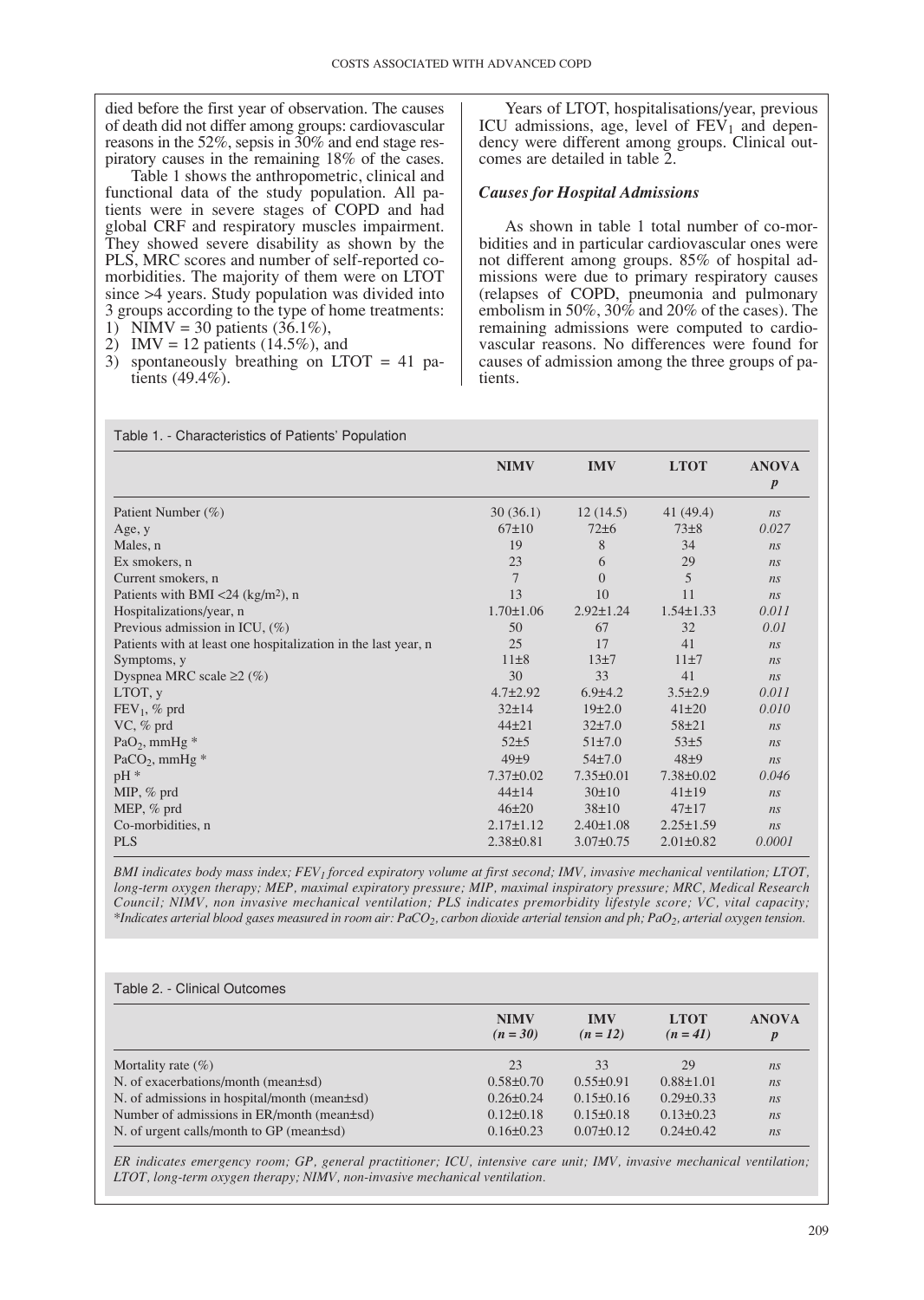## *Costs Analysis for the Health Care System*

The overall mean cost/day/patient was 96±112€ (range 9-526€) consisting of 72% AC and 28% CC of the average total cost per patient (figure 1 left panel) and totalling up to  $34,820 \in$ per patient per year (42,340€, 23,725€ and 32,120 in NIMV, IMV and LTOT, respectively).

There was no significant difference in the total cost among groups (117±134€, 66±39€ and  $88\pm106\epsilon$  in NIMV, IMV and LTOT, respectively) (figure 1 right panel). However, considering only the costs for standard ward, cutting off the ICU costs accounting for high care expenses in a few number of patients, the overall mean cost/day/patient decreases to  $56\pm39\in(42\%)$  computing for a cost of 20,440€ per patient per year.

### *Acute Costs*

AC per patient weren't statistically different in the three groups (table 3) accounting for 75% of total costs in NIMV and LTOT, and about 50% in IMV (figure 1 right panel).

Average daily AC (68±109€) were non-normally distributed among patients with wide range of expense (0-510€) (figure 2 top panel). Analysis of frequency of AC within all population showed that 67 out of 83 patients (80.7%) cost <100€/day (figure 2 top panel). In particular, only five patients (6%) exceeded the 95th percentile of mean daily cost and accounted for nearly 30% of the cumulative daily AC of the whole population (1659/5723€). These five patients had, when compared to the remaining ones, a longer time of oxygen use, a worse  $FEV_1$ , CV, PaO<sub>2</sub> and PaCO<sub>2</sub>. Furthermore, they presented a higher healthcare cost for repeated hospitalizations and ER admissions/y, ICU stay and relapses at home.

A further analysis among groups also confirmed that daily AC in NIMV patients (figure 2 left bottom) and LTOT (figure 2 right bottom) ranged from 0 to 600€ with few patients in both groups, using the greatest amount of expense. Conversely, AC in IMV patients ranged between 0 and 116€/day (figure 2 middle bottom). Hospitalisation (either in the ward or in ICU) represented the greatest amount of expense, being due to at least i) one episode during the study period (table 3) in 87% NIMV, 58% IMV and  $73\%$  LTOT patients respectively, and ii) one ICU admission in 13/63 (21%) hospitalised patients more frequently occurring in NIMV and LTOT (23 and  $12\%$ , respectively) than in IMV group (8%). Seventeen ICU admissions interested 12 patients. Drugs and other costs (ER accesses and GP urgent calls) were <3%.



#### *Chronic Costs*

Figure 3 shows the frequency distribution of CC in the total population and by group. 4/83 patients (5%) exceeded the 95th percentile of average daily cost and accounted for 13% of the cumulative daily CC. CC were unevenly distributed among groups (p**=**0.006) (table 4) being expenses in the LTOT (figure 3 right bottom) lower than in NIMV  $(p=0.038)$ (table 4 and figure 3 left bottom) and  $IMV$  ( $p=0.021$ ) group (table 4 and figure 3 middle bottom). As expected, IMV group used major resources for HMV rent

Fig. 1. - Health Care System burden of acute (white) and chronic (dark) costs. Costs are expressed as average cost/patient/day for the whole group (left part) and by three different sub-groups [NIMV, IMV and LTOT (right part)].

*IMV indicates invasive mechanical ventilation; NIMV, non-invasive mechanical ventilation; LTOT = long-term oxygen therapy.*

### Table 3. - Average Acute Cost (€/patient/day) of Items by Patient Groups

| $(\epsilon$ /patient/day)              | <b>NIMV</b><br>$(n = 30)$ | <b>IMV</b><br>$(n = 12)$ | <b>LTOT</b><br>$(n = 41)$ | <b>ANOVA</b><br>p |
|----------------------------------------|---------------------------|--------------------------|---------------------------|-------------------|
| Hospital admissions                    | $34\pm32$                 | $24\pm 29$               | 36±40                     | 0.59              |
| ICU admissions                         | $52\pm111$                | $7 + 24$                 | $29 + 84$                 | 0.31              |
| Drugs (antibiotics, systemic steroids) | $0.8{\pm}0.7$             | $0.7 \pm 0.7$            | $0.8 \pm 0.9$             | 0.83              |
| <b>Others</b>                          | $0.5 \pm 0.5$             | $0.3 \pm 0.4$            | $0.5 \pm 0.7$             | 0.78              |
| Total AC/patient                       | 87±131                    | $32\pm40$                | $67 \pm 104$              | 0.33              |

*AC indicates acute costs; ICU, intensive care unit; IMV, invasive mechanical ventilation; LTOT, long-term oxygen therapy; NIMV, non-invasive mechanical ventilation.*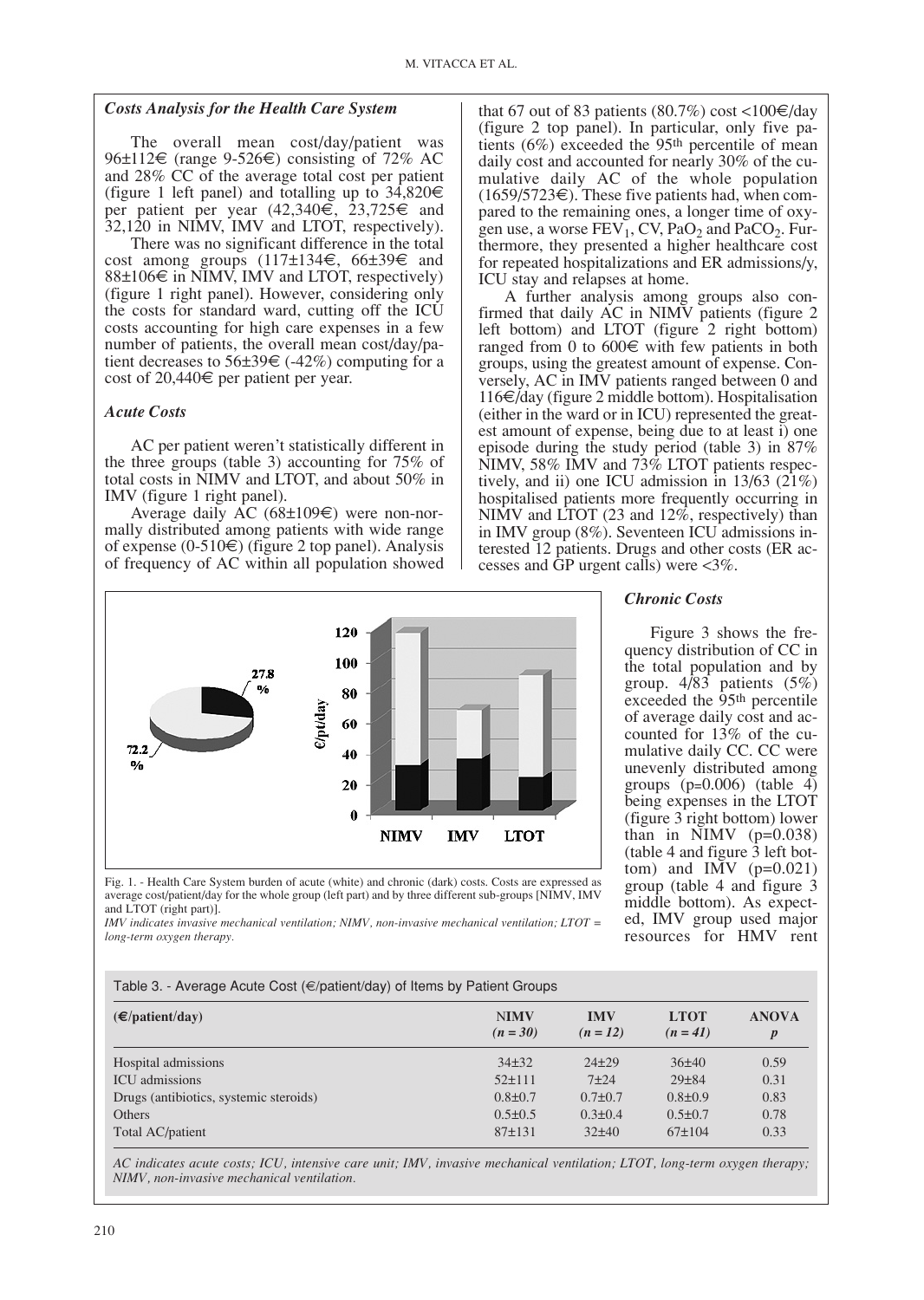

Fig. 2. - Analysis of frequency of acute costs for the three different sub-groups (NIMV, IMV and LTOT). A minority of patients (n = 4; 4.8%) exceeded the 95<sup>th</sup> percentile of mean daily cost and accounted for nearly 30% of the cumulative daily acute costs of patients' population. *IMV indicates invasive mechanical ventilation; NIMV, non-invasive mechanical ventilation; LTOT = long-term oxygen therapy.*

when compared to NIMV. In all groups, home oxygen supply represented the greatest cost (70%, 47% and 77% of the total CC for NIMV, IMV and LTOT groups, respectively) while there were no differences among groups in the items distribution.

#### **Discussion**

Our study shows that the costs for care afforded by HCS for very severe patients with COPD and CRF are considerably high.

The expense for acute events, mainly hospitalisations, was prevalent (72%) compared with the home care costs. Only 5% of patients used >30% of the cumulative daily costs for acute care. Despite this CC was lower in spontaneously breathing patients on LTOT when compared with ventilated patients, oxygen supply represented the greatest expense.

COPD has a substantial HCS burden in developed countries [14] due to direct and indirect medical expenses, with palliative care being a huge contributor [1]. Few studies quantified the real economic burden in a group of patients with very severe COPD who have been prescribed home oxygen and/or HMV. In this group of patients, hospitalisation occurs more frequently in the final years of life [15]. Since the time course and prognosis of COPD in this subgroup of patients are very difficult to predict, the boundary between standard treatment and case management care is still undefined [11, 12].

The main finding of the current study is the reported average daily cost per patient in Italy for the COPD population, which adds up to  $34,820.00 \in$ per year. This burden is not comparable to previous data reported in other countries for severe COPD (4,400.00±2,560.00€ mean annual cost/patient) [15-28] and in Italy (mean cost/patient/ year around  $2450\epsilon$ ) [29, 30]. This difference in costs is most certainly related to the non homogeneous characteristics of our patients' population in comparison with previous studies [15-30] in which younger patients (age range 58-70 years) were included. Indeed, our patients were older (71±8 years old on average) and in a very advanced stage of the disease on the basis of  $FEV_1$  level (30% $\pm 9$ ) and presence of CRF (in 100% of cases), with 51% of them under either home IMV or NIMV.

To our knowledge, only the study by Clini *et al.* [31] analysed the costs in patients with functional characteristics similar to those of our population. They estimated an average annual cost per patient of 8,240.00€ (8,660.00€ for in LTOT+ NIMV and  $7,818.00\epsilon$  in LTOT group). This amount is almost twice as high as has been report-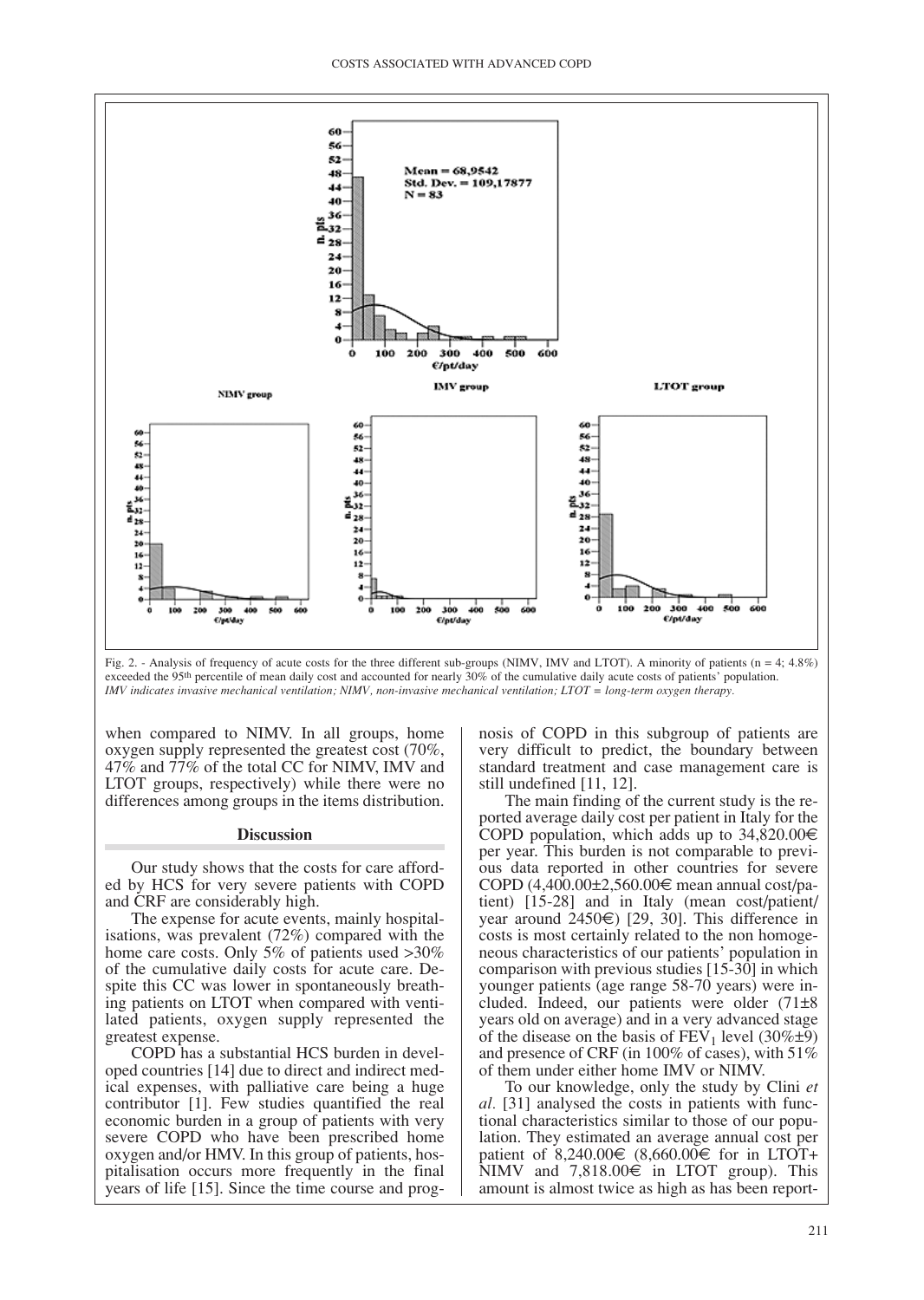

Fig. 3. - Analysis of frequency of chronic costs for the three different sub-groups (NIMV, IMV and LTOT). A minority of patients (n = 4; 4.8%) exceeded the 95th percentile of average daily cost and accounted for 13% of the cumulative daily expenses for chronic care. *IMV indicates invasive mechanical ventilation; NIMV, non-invasive mechanical ventilation; LTOT = long-term oxygen therapy.*

ed in previous studies, and also vastly different from the values found by us.

The current study has confirmed that hospitalisation is the most important cost-driver representing 72% of care burden for severe and advanced COPD, as compared with 58% of previous reports [17-31]. Moreover, for the first time it describes hospital costs both in standard ward and in ICU (31% and 39% of the total average cost/year/patient, respectively). It is surprising that no significant difference in the AC could be detected among the three patients' groups despite patients having discrete variability in CRF. This result may be explained by the fact that patients admitted to ICU more often belonged to NIMV and LTOT groups, thus reflecting their lower clinical stability when compared to IMV patients: the 24-h use of MV and consequent higher home care assistance resulted in a better stabilization of both clinical course and blood gases. Indeed, in advanced COPD patients we could speculate that tracheostomy might be preferred in term of stabilisation of AC (i.e. reduction in ICU admissions) opening ethical issues and mandatory respect about patient's decisions on his/her QoL. The relatively high percentage of tracheostomised COPD patients in the present study

may be surprising but reflects the Italian health habits to not refuse admission in ICU also in patients previously treated with oxygen and NIMV.

Moreover, the variability in the AC confirms that functional data alone is not sufficient to establish illness severity and are poor predictors of COPD time course. Consequently, these results cannot predict the use of resources. The higher average AC in NIMV and LTOT groups may be also explained by the high cost of tracheostomy performed in ICU according to patient's necessity, cost not computed in the invasive tracheostomised patients.

Finally, our study has shown that the annual cost/patient related to chronic home care was 5 fold higher when compared with previous data  $(9,800.00 \in \text{vs. } 1,845.00 \in \text{F}$  [20-28, 30] and 2-fold higher than data by Clini *et al*. [31]. The highest CC were mainly due to the higher oxygen volume (time and flow), use of medications and rent expense for MV. The statistically significant lower cost between LTOT and ventilation (both IMV and NIMV) in the chronic care costs is entirely due to the rent of ventilator machine.

Given that our studied population is similar to that described by Andersson *et al.* [8] we might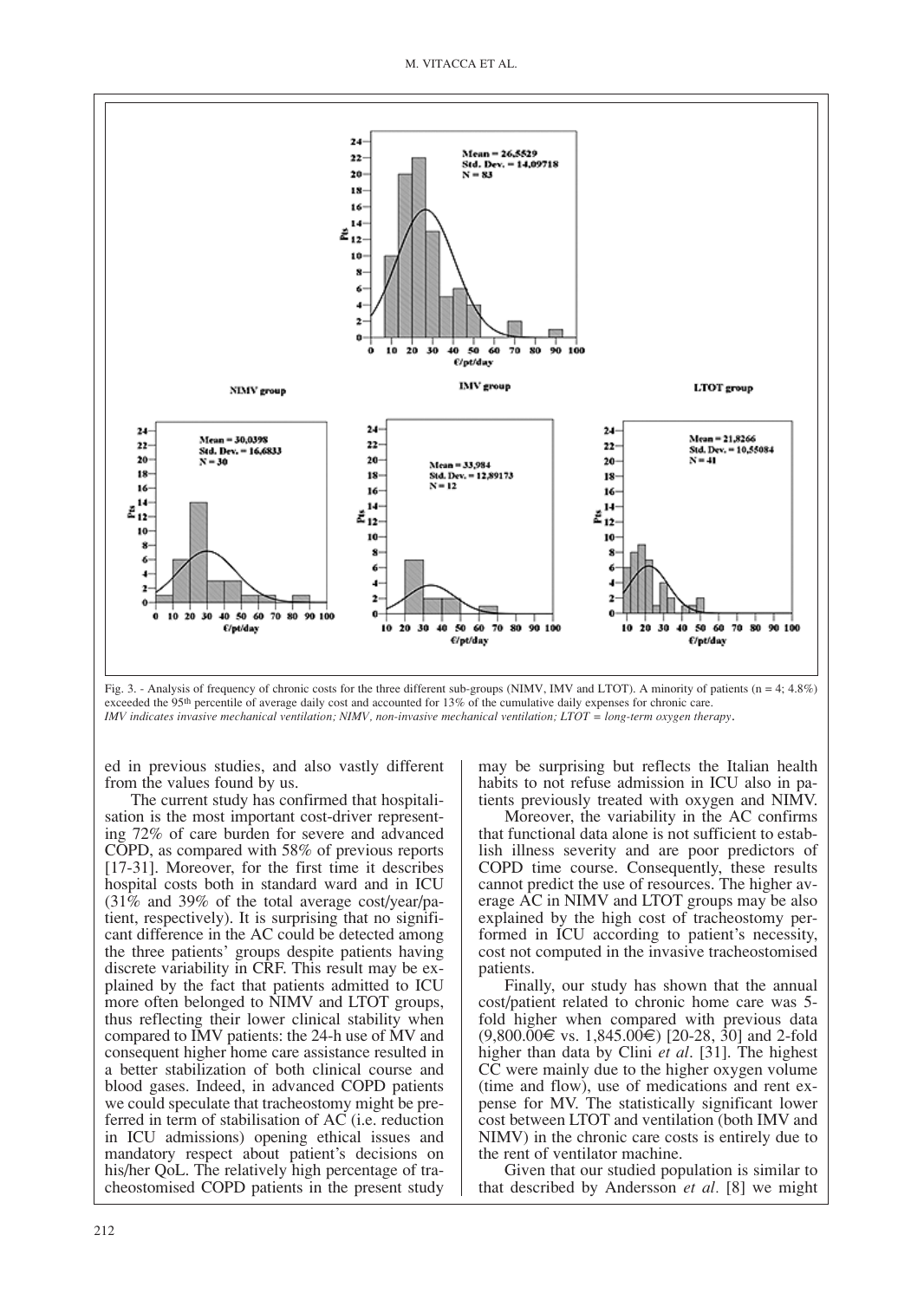| Table 4. - Average Chronic Cost (€/patient/day) of Items by Patient Groups |                           |                          |                           |                                  |
|----------------------------------------------------------------------------|---------------------------|--------------------------|---------------------------|----------------------------------|
| $(\epsilon$ /patient/day)                                                  | <b>NIMV</b><br>$(n = 30)$ | <b>IMV</b><br>$(n = 12)$ | <b>LTOT</b><br>$(n = 41)$ | <b>ANOVA</b><br>$\boldsymbol{p}$ |
| LTOT service                                                               | $21 \pm 16$               | 16±13                    | $17\pm10$                 | 0.33                             |
| Drugs (inhalation therapy)                                                 | 5±1                       | 6±1                      | 5±1                       | 0.38                             |
| <b>HMV</b> service                                                         | $4\pm 0$                  | $12\pm0$                 | n.a.                      | n.a.                             |
| Total CC/patient                                                           | $30\pm17$ *               | $34 \pm 1$               | $22 \pm 10$               | 0.006                            |

*CC indicates chronic costs; HMV, home mechanical ventilation; IMV, invasive mechanical ventilation; LTOT, long-term oxygen therapy; n.a., not available; NIMV, non-invasive mechanical ventilation.*

\* vs. LTOT p=0.038; § vs. LTOT p=0.021 (multiple comparison with Bonferroni correction).

Comparison of HMV cost between the two groups of ventilated patients – NIMV and IMV – was not performed because it was assumed to be the same in each patient.

speculate that our cost analysis would help the HCS to predict budgets and costs-analysis and discussing the implications on care strategies- in this particular subset of patients, for whom the 1-year expected expense can be extended to the estimated time of survival (about 4 years).

The shortcomings of this study, which may prevent direct comparisons with other reports and generalisation, include the small sample size, heterogeneity of clinical histories of enrolled patients, and patient cohort obtained from only one Italian hospital. Furthermore, costs might have changed across years while Diagnostic Related Groups reimbursement does not necessarily reflect real costs of individual treatment. Also in this study, home ventilator disposables or routine laboratory tests costs were not considered. Future studies need to calculate indirect cost related to patients/families.

In conclusion, since transition to case management care often impractical in COPD, holistic approach of supportive care is necessary during the patient's disease course [11].

Our findings suggest that health costs in very severe patients with COPD represent a substantial burden for HCS.

The current study offers details about the cost of this subset of patients and shows general calculations that could be extrapolated to more precisely describe the societal impact. Future studies should address the appropriate use and provision of HCS resources, addressing in particular new strategies that could reduce the oxygen-related costs (incorrect prescription, overuse, low compliance, use of cheaper modality of supply) and hospital admissions (structured follow-up, tele-assistance) as the greatest expenses in this population.

> **Acknowledgements:** The Authors thank Dr. Alessandro Bettini for the English revision of the manuscript.

#### **References**

- 1. Mannino DM, Buist S. Global burden of COPD: risk factors, prevalence, and future trends. *Lancet* 2007; 370: 765-73.
- 2. Dal Negro R, Rossi A, Carver I. The burden of COPD in Italy: results from the Confronting COPD survey. *Respir Med* 2003; 97 Suppl C: S43-50.
- 3. Lloyd-Owen SJ, Donaldson GC, Ambrosino N, *et al*. Patterns of home mechanical ventilation use in Europe: results from the Eurovent survey. *Eur Respir J* 2005; 25: 1025-31.
- 4. Chapman KR, Mannino DM, Soriano JB, *et al*. Epidemiology and costs of chronic obstructive pulmonary disease. *Eur Respir J* 2006; 27: 288-97.
- 5. Clini EM, Ambrosino N. Nonpharmacological treatment and relief of symptoms in COPD. *Eur Respir J* 2008; 32: 218-28.
- 6. Lynn J. Perspectives on care at the close of life serving patients who may die soon and their families: the role of hospice and other services. *JAMA* 2001; 285: 925-32.
- 7. Teno JM, Weitzen S, Fennell ML, Mor V. Dying trajectory in the last year of life: does cancer trajectory fit other diseases? *J Palliat Med* 2001; 4: 457-64.
- 8. Andersson FL, Svensson K, Gerhardsson de Verdier M. Hospital use for COPD patients during the last few years of their life. *Respir Med* 2006; 100: 1436-41.
- 9. Larson JL, Ahijevych K, Gift A, *et al*. ATS Nursing Research Priorities Subcommittee. American Thoracic Society statement on research priorities in respiratory nursing. *Am J Respir Crit Care Med* 2006; 174: 471-8.
- 10. Ambrosino N, Simonds A. The clinical management in extremely severe COPD. *Respir Med* 2007; 101: 1613-24.
- 11. Pinnock H, Kendall M, Murray SA, *et al*. Living and dying with severe chronic obstructive pulmonary disease: multi-perspective longitudinal qualitative study. *BMJ* 2011; 342: d142. doi: 10.1136/bmj.d142.
- 12. Curtis JR. Palliative and end-of-life care for patients with severe COPD. *Eur Respir J* 2008; 32: 796-03.
- 13. Katz S, Ford AB, Moskowitz RW, Jackson BA, Jaffe MW. Studies of illness in the aged. The index of ADL: a standardized measure of biological and psychosocial function. *JAMA* 1963; 185: 914-9.
- 14. Miravitlles M, Murio C, Guerrero T, Gisbert R. Costs of chronic bronchitis and COPD. A 1-year follow-up study. *Chest* 2003; 123: 784-91.
- 15. Nielsen R, Johannessen A, Benediktsdottir B, *et al*. Present and future costs of COPD in Iceland and Norway: results from the BOLD study. *Eur Respir J* 2009; 34: 850-7.
- 16. Koleva D, Motterlini N, Banfi P, Garattini L. Healthcare costs of COPD in Italian referral centres: A prospective study. *Respir Med* 2007; 101: 2312-20.
- 17. Halpin DM. Health Economics of Chronic Obstructive Pulmonary Disease. *Proceedings of the ATS* 2006; 3: 227-33.
- 18. Lucioni C, Donner CF, De Benedetto F, *et al*. I costi della broncopneumopatia cronica ostruttiva: la fase prospettica dello Studio ICE (Italian Costs for Exacerbations in COPD). *Pharmacoeconomics - Italian Research Articles* 2005; 7; 119-34.